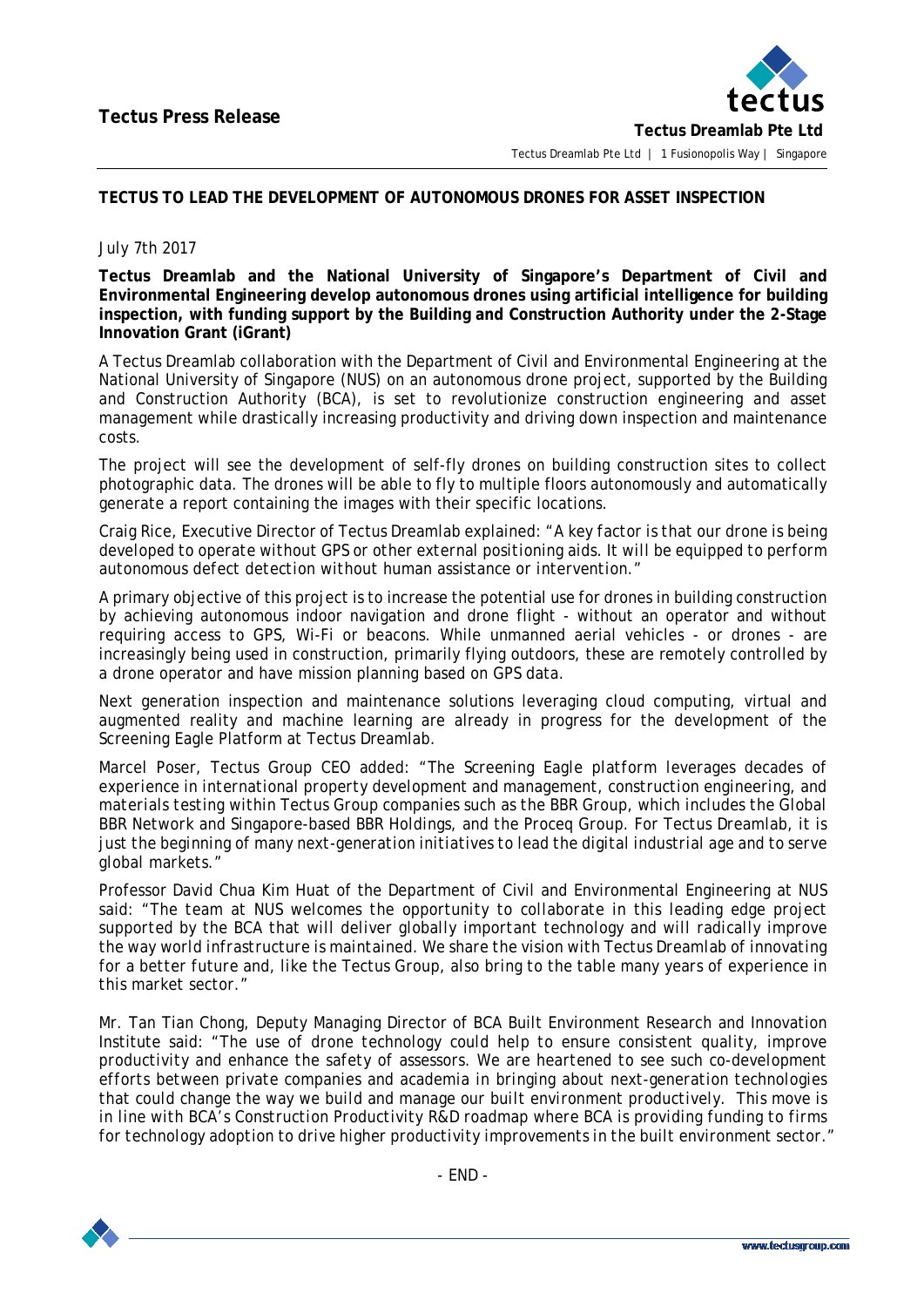## **For further information please contact:**

Ms. Carmen Behles, Tectus SA, Beustweg 12, 8032 Zurich, Switzerland **T:** +41 44 258 88 00, **E:** [info@tectusgroup.com](mailto:info@tectusgroup.com)

#### **About Tectus Group**

The Tectus Group [\(www.tectusgroup.com\)](http://www.tectusgroup.com/) and associated companies is a family-owned multinational business with headquarters in Zurich, Switzerland. The company has diverse operations and investments across six market segments - engineering & construction, real estate, IOT & sensing, digital health, and entertainment & lifestyle. An entrepreneurial spirit, innovative mindset, highest standards in quality and ethical practice are key to all activities the group leads.

#### **About Tectus Dreamlab**

Tectus Dreamlab Pte Ltd [\(www.tectusdreamlab.com\)](http://www.tectusdreamlab.com/) was established at Fusionopolis in Singapore in November 2015 by the Tectus Group, to focus on cutting-edge, cross-functional research. The Tectus Dreamlab team works on cross-disciplinary R&D projects that leverage existing expertise within the Tectus Group, combined with the novel technologies and capabilities of various research platforms in Singapore. One of the premier initiatives of Tectus Dreamlab is the Screening Eagle Platform - a research project to create a holistic platform for asset monitoring, maintenance and inspection, which will help ensure optimal performance of infrastructure investment worth around US\$57 trillion globally until 2020. In addition to tapping into global trends of virtual and augmented reality, the Internet of Things, mobile computing, big data, cloud computing and drones, this new facility also fosters frequent interactions with customers and partners in the region.

#### **About BBR Network**

The BBR Network [\(www.bbrnetwork.com\)](http://www.bbrnetwork.com/) has a heritage stretching back nearly 75 years and experience of delivering specialized engineering solutions for literally thousands of structures – including high rise and other types of buildings, bridges, stadium, silos, dams and many more executed in every corner of the globe. Today, the BBR Network is recognized as the leading group in the field of post-tensioning, stay cable, geotechnical and construction engineering in over 50 countries. With specialist know-how, the BBR Network can provide a full range of services. From its Technical Headquarters and Business Development Center in Switzerland, the BBR Network reaches out around the world and has at its disposal some of the most talented engineers and technicians, as well as the very latest internationally approved construction technology.

#### **About BBR Holdings Singapore**

BBR Holdings (S) Ltd [\(www.bbr.com.sg\)](http://www.bbr.com.sg/), established over 20 years ago, has created a footprint covering local Singapore and South East Asia markets as a property developer, general contractor and specialist engineering contractor. The company has adopted new approaches, such as investment and supply of solar energy installations and pioneered prefabricated prefinished volumetric construction (PPVC) of high-rise buildings in Singapore not only to revolutionize productivity, but also to enhance the way buildings are constructed. First listed on the Singapore SESDAQ in 1997, the company was subsequently upgraded to the Mainboard in September 2006. BBR Holdings is a reliable and trusted business partner in both public and the private sectors in Singapore and the region.